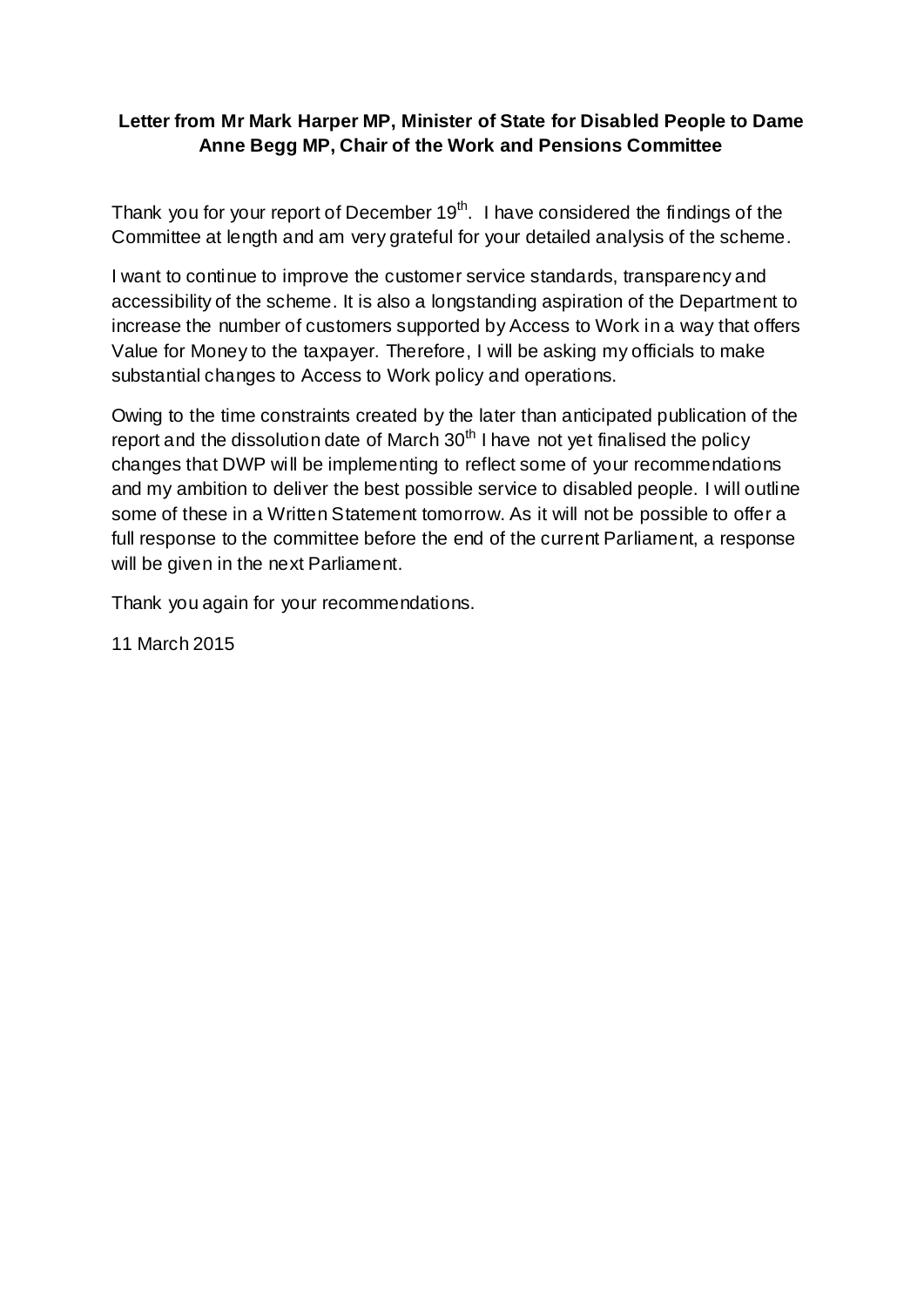## **Letter from the Chair of the Work and Pensions Committee to the Minister for Disabled People**

Thank you for your letter of 11 March about the Department's response to the Work and Pensions Committee's Access to Work Report, which was published on 19 December 2014. My Committee has considered your letter alongside the changes to the Access to Work programme set out in your Written Statement of 12 March. We agreed that I should write to you setting out some serious concerns, both about your approach to responding to our Report, and the substance of the announced changes.

Firstly, we are very disappointed that the Department will not formally respond to our Report before Dissolution. As you know, it is a well-established convention that Government Responses should be provided to select committee reports within two months. The reason you give for being unable to do so on this occasion—"later than anticipated publication of the report"—is simply inaccurate. The timetable for our inquiry, and for the publication of our Report, was made known to the Department at any early stage, and was adhered to; indeed, you made clear in oral evidence at the end of October that you understood the report would be published "just before Christmas".

Even allowing some flexibility to take account of recesses, your formal response is now significantly overdue and we can see no valid reason for the Department not to have engaged with select committee scrutiny in the agreed and long-established way on this occasion.

Secondly, you announced substantial changes to the Access to Work Programme in your Written Statement to the House. Many of these changes were directly relevant to recommendations made in our Report; and yet neither the Statement nor the accompanying DWP press release acknowledge this at all. We welcome your *de facto* acceptance of a number of our proposals. However, it is unacceptable that the Department chose to ignore the Committee's work in its public announcement of the changes to AtW (although your letter to me does acknowledge this).

Lastly, but most importantly, we are concerned that you have decided to impose a monetary limit on Access to Work support equal to one and a half times average annual salary; this is directly contrary to the conclusions and recommendations set out in our Report. It is particularly concerning that you should proceed with this change without first responding to our carefully reasoned arguments against this approach. We expect the eventual Government Response to address the arguments in full, and to set out how the Department intends to monitor the impacts of the change on the relatively few people whose employment support needs happen to be high-cost.